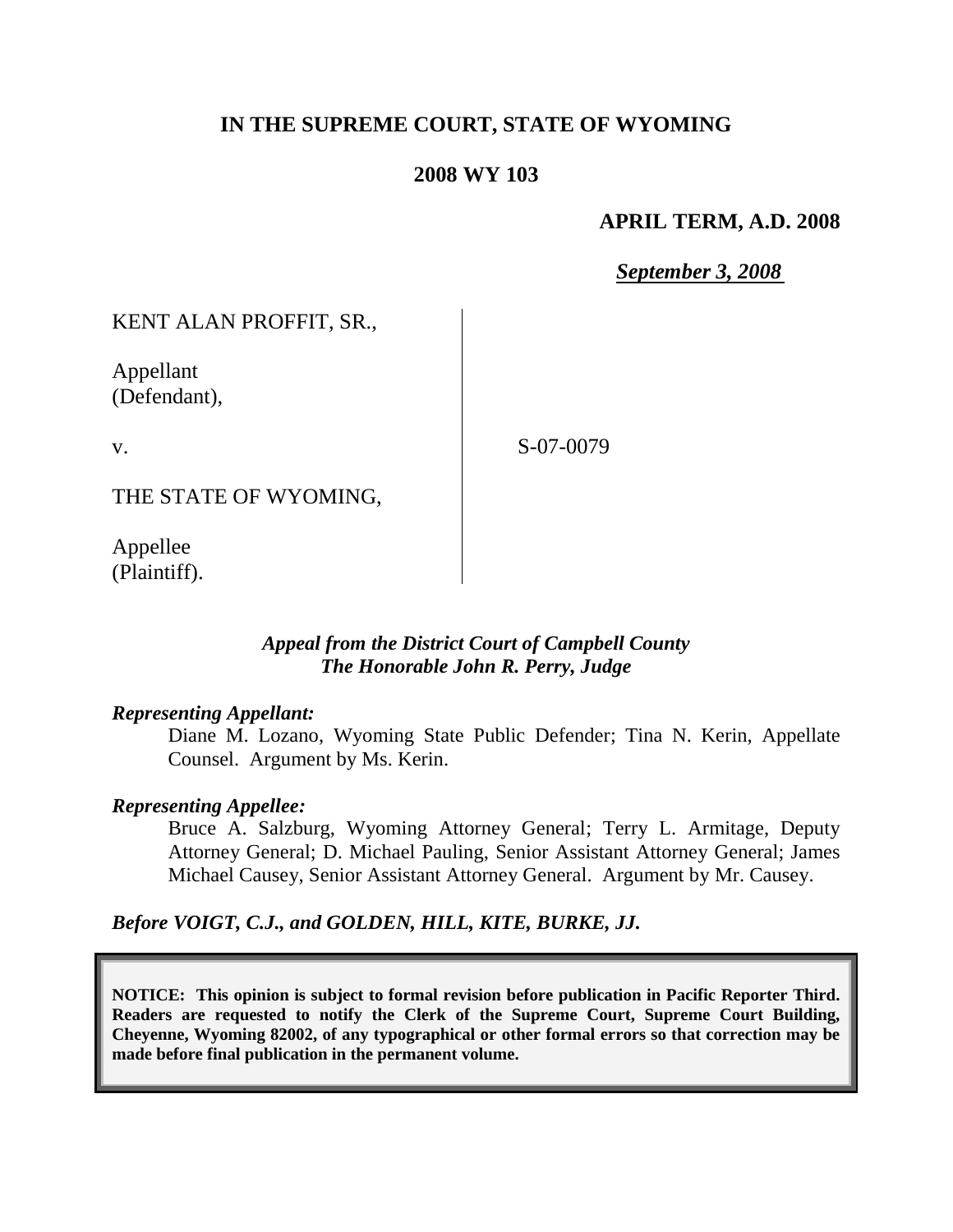## **GOLDEN**, Justice.

[¶1] Appellant Kent Alan Proffit, Sr. ("Proffit") was convicted following a jury trial of first degree murder and conspiracy to commit first degree murder. He was sentenced to two consecutive terms of life imprisonment without the possibility of parole. On appeal, Proffit challenges several evidentiary rulings of the district court and assails the prosecutor for misconduct during closing argument. Finding no reversible error, we affirm.

#### **ISSUES**

[¶2] Proffit presents the following issues for our review:

I. Did the trial court err in admitting hearsay statements of Chris Hicks?

II. Did the trial court commit reversible error when it did not allow defense expert witness Roger Willard to testify at the trial?

III. Did the trial court incorrectly allow law enforcement to offer hearsay statements of Jacob Martinez and Michael Seiser?

IV. Did the prosecutor commit misconduct when he objected to proposed defense evidence, and then mischaracterized the defense evidence in closing argument?

#### **FACTS**

[¶3] During the fall of 2005, Proffit lived in a trailer home in Gillette with his son, Kent Proffit, Jr. Also living there were three young men, Chris Hicks, Jacob Martinez, and Jeremy Forquer. A frequent visitor to the trailer was Michael Seiser.

[¶4] In early September, Hicks told Martinez about a plot to bring a large quantity of marijuana, valued at around \$500,000.00, to Gillette. Martinez agreed to help Hicks sell it. However, in mid-September something went wrong with the deal. Hicks received a telephone call advising him that the shipment of marijuana had been "lost," and that he would be held responsible for it. Hicks became visibly upset by this news, so much that he attempted to kill himself. When Martinez attempted to intervene in that effort, a fight ensued and the others in the trailer became alarmed. Recognizing their alarm, Hicks and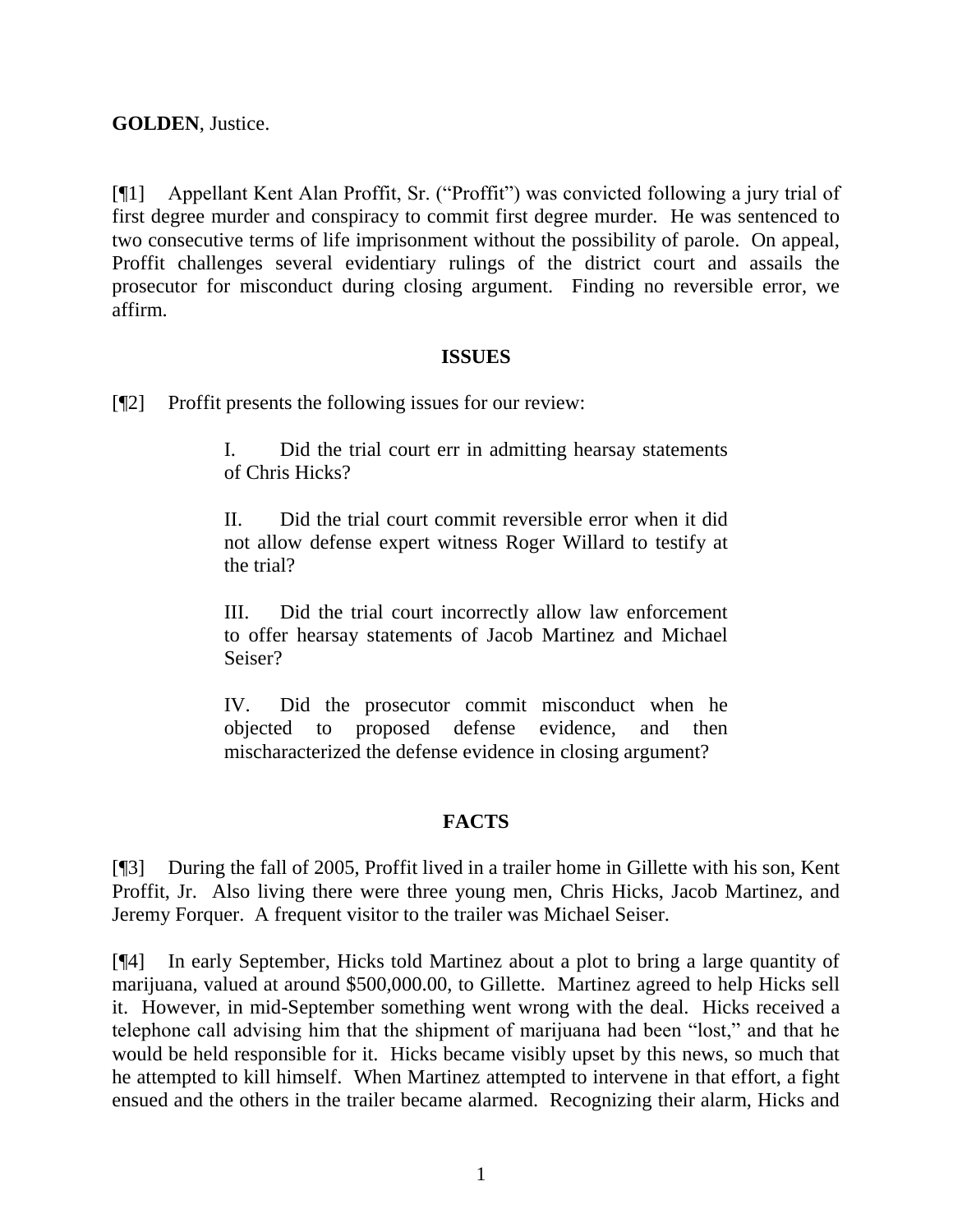Martinez explained what had happened. Proffit told the young men that he had "connections" and could take care of the problem for them. After making a telephone call, Proffit assured the men that the situation had been resolved. Proffit also told them that they "owed him favors" for his involvement in and solution of the problem.

[¶5] Approximately a week later, Hicks and Martinez learned that their debt to Proffit would involve the murder of Forquer. At that time, Proffit told Hicks and Martinez that Forquer was "working for the cops" and that he needed to be eliminated. Over the next several weeks, Proffit, Hicks and Martinez discussed various ways the murder could be accomplished. Around mid-October, Proffit devised a plan in which Forquer would be tricked into a lethal chokehold by Hicks. According to the plan, Proffit would ask Hicks to show him a chokehold that would incapacitate a person; Hicks would agree to show him; they would get Forquer to volunteer for the demonstration; and Hicks would apply the chokehold on Forquer and continue to strangle him until he was dead.

[ $[$ [6] On October 28, Proffit decided to put the plan into action.<sup>1</sup> Around midnight, in accordance with the plan, Proffit asked Hicks to show him a chokehold that he could use to take a person down. When Hicks stated that he needed a demonstration partner, Forquer volunteered.<sup>2</sup> Hicks placed his arms around Forquer and choked him until he lost consciousness. Shortly thereafter, both men slumped to the floor. When Hicks indicated that he was tiring, Proffit directed Martinez to get a rope, which Martinez then tightened around Forquer's neck for several minutes until he was dead. Martinez also punched Forquer in his throat several times to ensure that Forquer could not regain his breath.

[¶7] After talking and laughing about the murder, specifically the fact that Forquer had urinated on himself, Proffit, Hicks, Martinez, and Seiser began the process of cleaning the trailer and disposing of Forquer's personal belongings and any evidence related to his murder. Proffit directed Hicks and Martinez to clean the area and wipe down Forquer's body with a bleach solution, while he and Seiser gathered Forquer's personal belongings. At Proffit's direction, the young men then lined the trunk of Hicks' Dodge Intrepid with several large trash bags and placed Forquer's body inside, along with Forquer's personal belongings.

[¶8] The four men then got into the vehicle and drove away. At Proffit's direction, Hicks proceeded westbound on Interstate 90 toward Buffalo, Wyoming, to find a ravine wherein Forquer's body could be dumped. During the drive, Martinez tossed Forquer's wallet and cellular telephone out of the window. Before reaching Buffalo, they turned around and headed back toward Gillette. Eventually, Proffit found the perfect location.

 $\overline{a}$ <sup>1</sup> Seiser and Kent Proffit, Jr. were present in the trailer when the plan to kill Forquer was put into action, but took no part in the actual murder. Kent Proffit, Jr. apparently slept during the entire incident.

 $2$  Prior to volunteering for the demonstration, Forquer was in his bedroom packing for a brief trip home to Missouri to visit his family.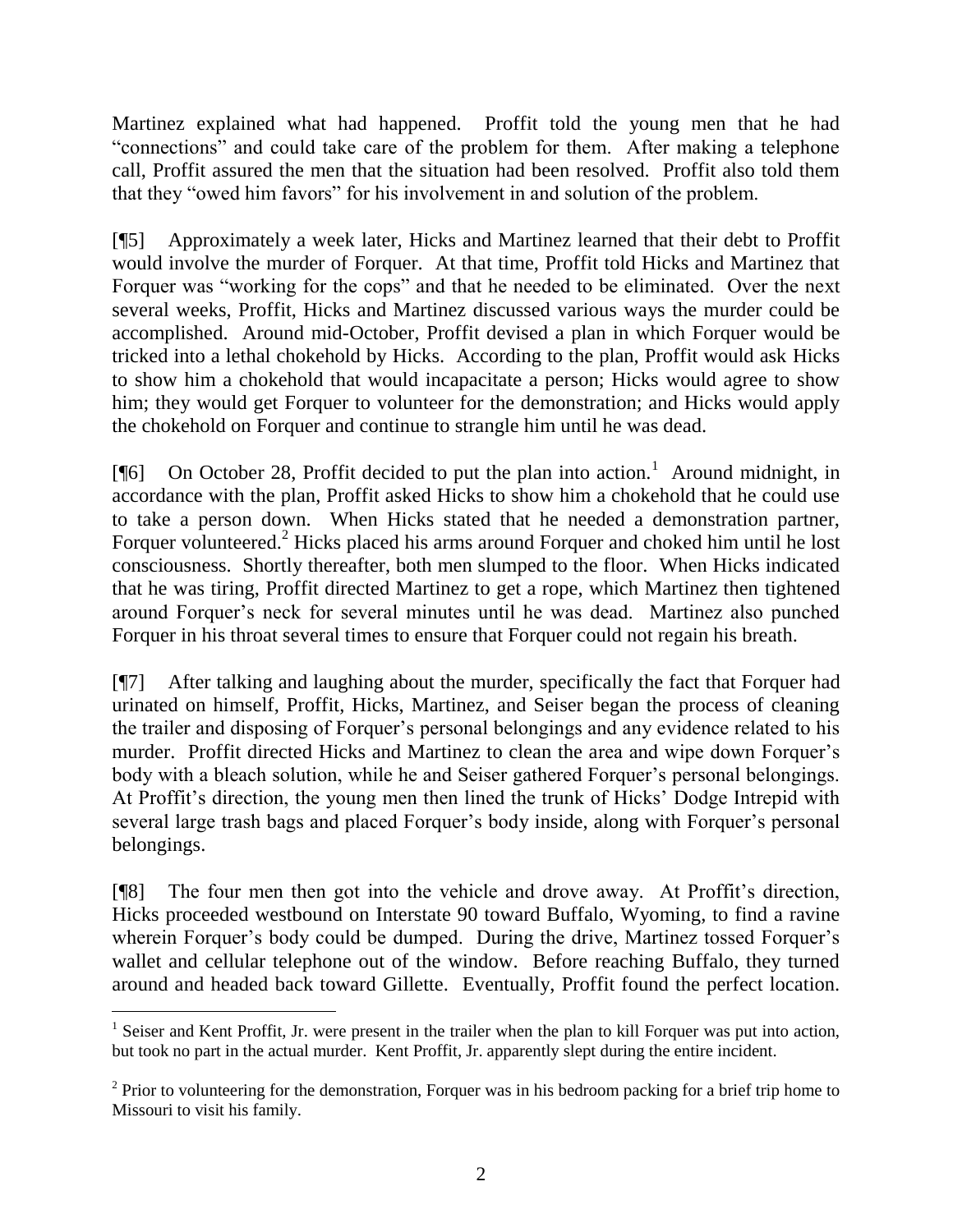At Proffit's direction, the young men concealed Forquer's body under a large pine tree not too far from the highway. They then resumed their journey back to Gillette, disposing of the rest of Forquer's belongings at various locations along the highway.

[¶9] Forquer's murder came to light on December 23, 2005, when Martinez, who was incarcerated on charges relating to another murder, spoke to Lieutenant Eric Seeman of the Campbell County Sheriff's Department. Martinez explained how he, Hicks and Proffit killed Forquer and disposed of Forquer's body and personal belongings. He also directed law enforcement to the location where Forquer's body had been secreted.<sup>3</sup>

[¶10] Following his arrest on December 24, 2005, Proffit spoke with Lieutenant Seeman. Proffit admitted to being in the trailer at the time of Forquer's murder, and confirmed the manner in which Forquer was killed, including the use of the rope. He also admitted accompanying Hicks and Martinez on the excursion to dispose of Forquer's body. Proffit, however, insisted that Forquer's death was an accident and that he tried to convince Hicks and Martinez to report it to the sheriff's office.

[¶11] Additional facts will be set forth as necessary to address the issues raised by Proffit.

### **DISCUSSION**

# **A. Evidentiary Rulings**

### *Standard of Review*

 $\overline{a}$ 

[¶12] We recently reiterated the standard for reviewing challenges to the admission of evidence:

> Generally, decisions regarding the admissibility of evidence are entrusted to the sound discretion of the district court. *Law v. State*, 2004 WY 111, ¶ 14, 98 P.3d 181, 187 (Wyo. 2004). We afford considerable deference to the district court's decision and, as long as a legitimate basis exists for the district court's ruling, it will not be reversed on appeal. *Id*. Under the abuse of discretion standard, our primary consideration is the reasonableness of the district court's decision. *Martin v. State*, 2007 WY 76, ¶ 20, 157 P.3d 923, 928 (Wyo. 2007); *Wilde v. State*, 2003 WY 93, ¶ 13, 74 P.3d 699, 707 (Wyo. 2003). The burden of establishing an abuse

<sup>&</sup>lt;sup>3</sup> Forquer's personal items were later found along the highway in the areas described by Martinez.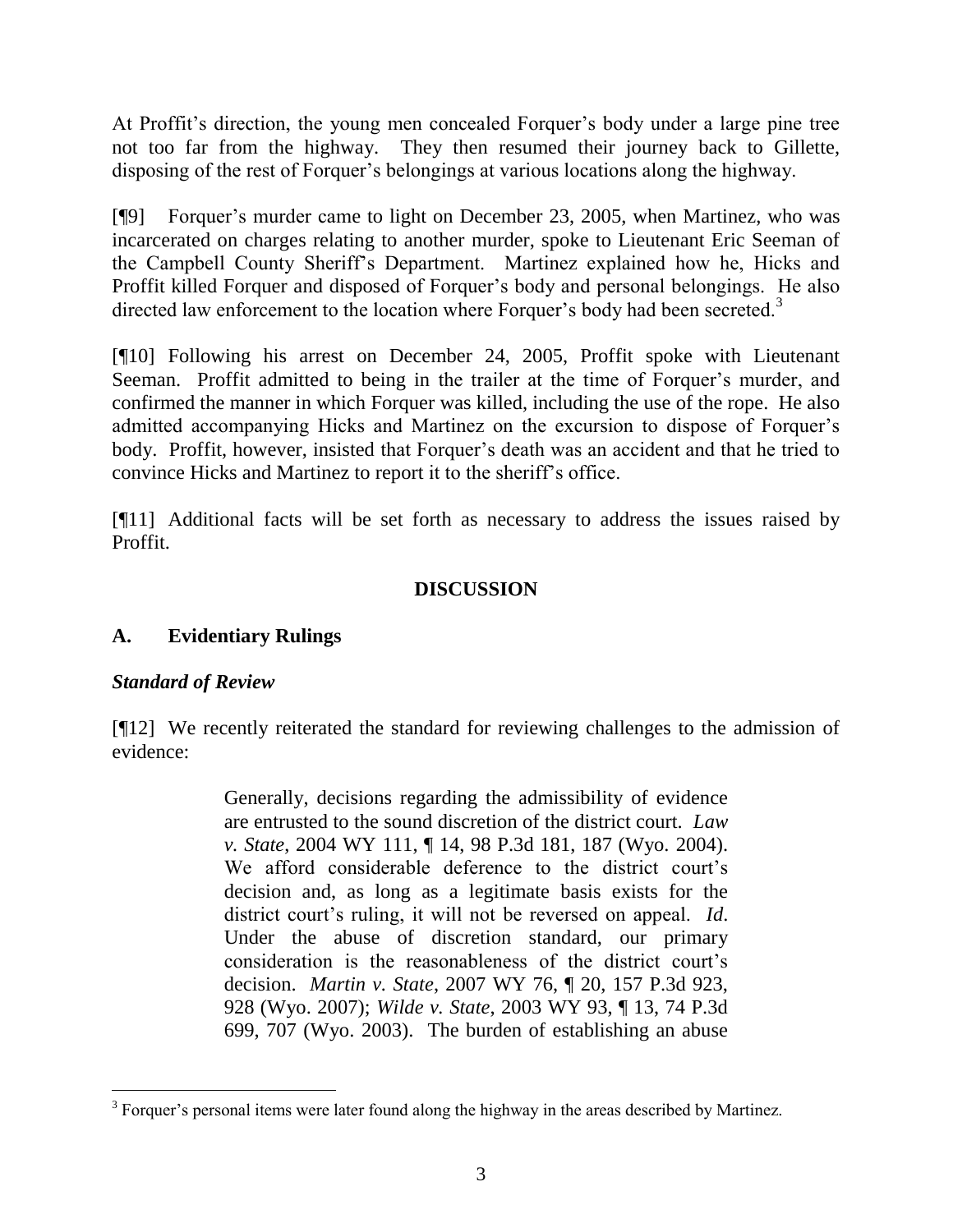of discretion rests with the appellant. *Martin*, ¶ 20, 157 P.3d at 928.

If we find that the district court erred in admitting the evidence, we must then determine whether or not the error affected [the appellant's] substantial rights, providing grounds for reversal, or whether the error was harmless. *See Skinner v. State*, 2001 WY 102, ¶ 25, 33 P.3d 758, 766-67 (Wyo. 2001); W.R.A.P. 9.04; W.R.Cr.P. 52. The error is harmful if there is a reasonable possibility that the verdict might have been more favorable to [the appellant] if the error had never occurred. *Skinner*, ¶ 25, 33 P.3d at 767. To demonstrate harmful error, [the appellant] must prove prejudice under "circumstances which manifest inherent unfairness and injustice, or conduct which offends the public sense of fair play." *Id*. (quoting *Johnson v. State*, 790 P.2d 231, 232 (Wyo. 1990)).

To the extent no objection is made at trial to the evidence challenged on appeal, our review is limited to determining whether plain error occurred. We will not find plain error unless: (1) the record clearly reflects the error; (2) the party claiming the error demonstrates that a clear and unequivocal rule of law was violated in a clear and obvious, not merely arguable, way; and (3) the party proves that the violation adversely affected a substantial right resulting in material prejudice. *Lessard v. State*, 2007 WY 89, ¶ 14, 158 P.3d 698, 702 (Wyo. 2007); *Cazier v. State*, 2006 WY 153, ¶ 10, 148 P.3d 23, 28 (Wyo. 2006); *Ogden v. State*, 2001 WY 109, ¶ 9, 34 P.3d 271, 274 (Wyo. 2001).

*Humphrey v. State*, 2008 WY 67, ¶¶ 44-46, 185 P.3d 1236, 1249-50 (Wyo. 2008).

#### *Issue I – Hearsay statements of Chris Hicks*

[¶13] At trial, Martinez testified, without objection, that Hicks told him in early September 2005 that he had arranged for a large quantity of marijuana, valued at approximately \$500,000.00, to be delivered to Gillette for them to sell; Hicks subsequently received a telephone call around mid-September, during which he heard Hicks ask "not to be killed or not to be blamed for something he didn't do"; Hicks told Martinez that the shipment of marijuana had been "lost" and the supplier was holding him responsible for it; after Hicks told Proffit about the situation, Proffit informed them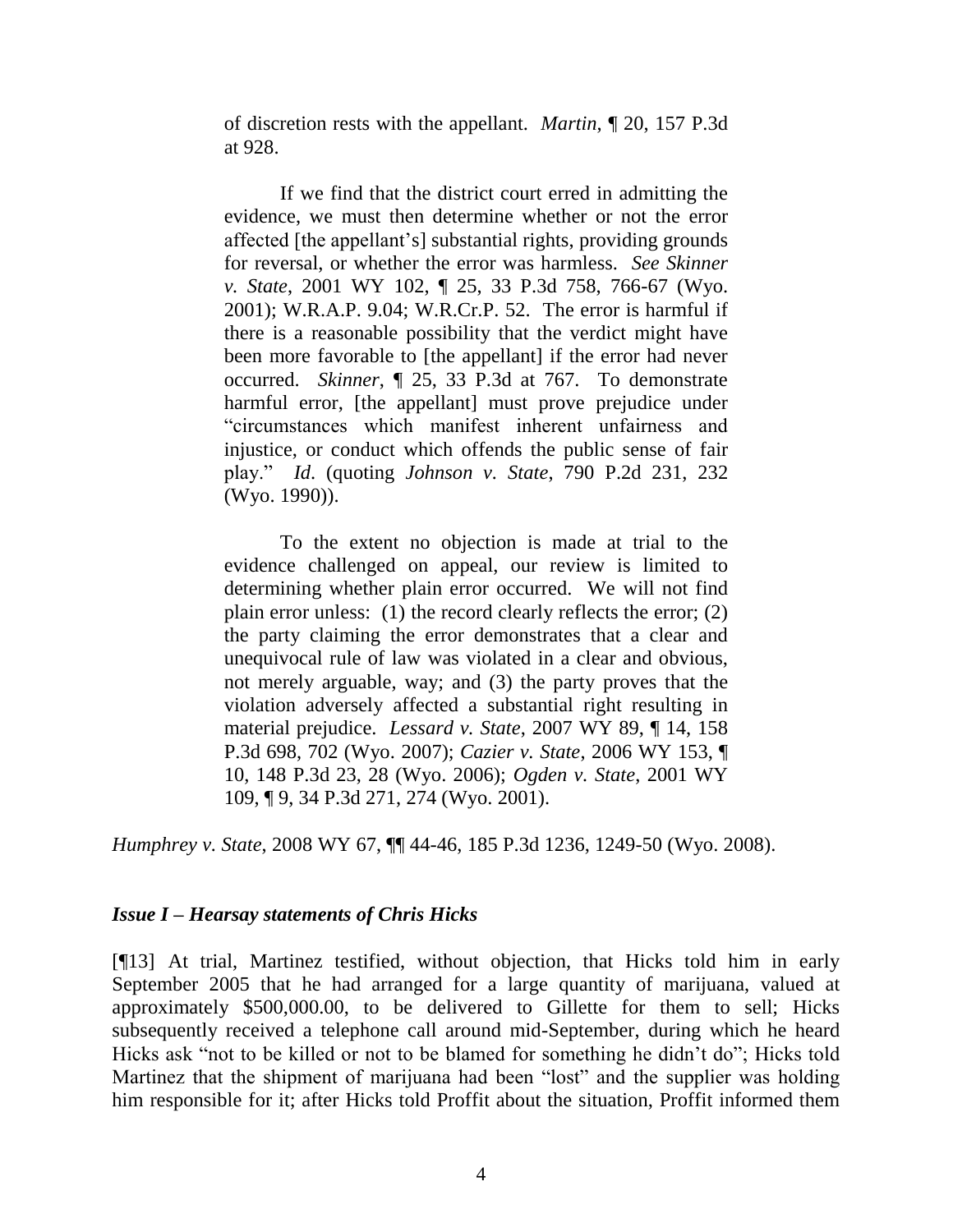that he was "connected" and would take care of it; a day or two later, Proffit told them that they "owed him favors" for taking care of the problem; and Proffit later told them that one of the favors would be the killing of Forquer.

[¶14] Proffit now contends that plain error occurred when the district court admitted into evidence Hicks' out-of-court statements to Martinez because the statements are hearsay<sup>4</sup> and do not qualify for admission under any of the hearsay exceptions. He also claims the admission of Hicks' statements violated his confrontation rights under both the state and federal constitutions.

[¶15] We recently rejected an identical argument in *Proffit v. State*, 2008 WY 102, \_\_\_ P.3d \_\_\_\_ (Wyo. 2008). In that case we determined:

> Hicks' statements to Martinez would only be hearsay if they were being offered to prove the assertions being made by Hicks. Thus, the statements would be hearsay if they were being offered to prove, for instance, that Hicks had arranged a 500-pound marijuana deal, or that the deal had "gone bad," or that he and Martinez were being threatened with death. The statements were not, however, offered for that purpose. Rather, they were offered for the purpose of showing the effect the statements had upon Martinez and [Proffit] *See Kenyon v. State*, 986 P.2d 849, 853-54 (Wyo. 1999) (credibility of the declarant not the issue).

> The fact that Hicks' statements were not offered to prove the truth of the matter asserted also defeats [Proffit's] contention that admission of the statements violated his constitutional confrontation rights. *Crawford*, itself, notes that the confrontation clause "does not bar the use of testimonial statements for purposes other than establishing the truth of the matter asserted." *Crawford* [*v. Washington*], 541 U.S. [36], 59 n.9, 124 S.Ct. [1354], 1369 n.9[, 158 L.Ed.2d 177 (2004)]; *Schultz v. State*, 2007 WY 162, ¶ 11, 169 P.3d 81, 85 (Wyo. 2007); *Szymanski v. State*, 2007 WY 139, ¶¶ 20- 26, 166 P.3d 879, 884-86 (Wyo. 2007). [Proffit] has failed to show plain error.

 $\overline{a}$ 

 $4$  Hearsay is defined as "a statement, other than one made by the declarant while testifying at the trial or hearing, offered in evidence to prove the truth of the matter asserted." W.R.E. 801(c). Pursuant to W.R.E. 802, hearsay is inadmissible except as provided by court rules or by statute.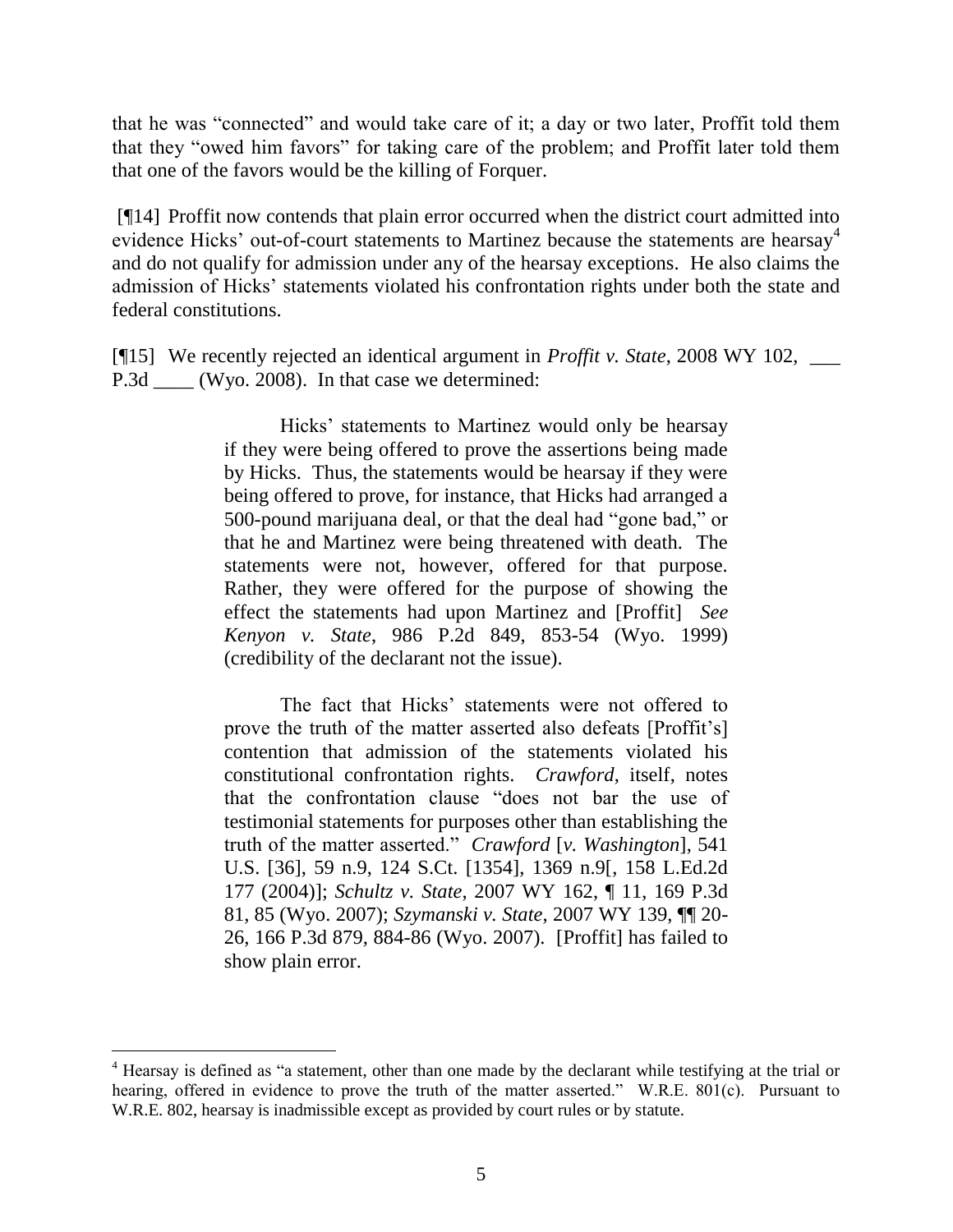*Proffit*,  $\P$  21-22, \_\_\_\_ P.3d at \_\_\_. Our decision in that case is equally dispositive of Proffit's claim in this case.<sup>5</sup>

# *Issue II – Exclusion of expert testimony*

[¶16] On the final day of trial, the State objected to the proposed testimony of defense expert witness, Roger Willard, whom the defense intended to testify about the investigation conducted in the case, including the interviews and the crime scene evidence collection.<sup>6</sup> The prosecutor argued that Willard should not be permitted to testify about the collection of "trace" evidence from the crime scenes because Willard's *curriculum vitae* did not show that he had any specialized training or experience in evidence collection. The prosecutor also argued that any testimony concerning police interrogation practices was not relevant to establish or dispute the existence of any facts at issue in the case, noting that there had been no issue raised during trial that police did anything improper during the interviews, nor was there any universally accepted policy or law mandating that law enforcement officers conduct their interviews in any specific manner.

[¶17] In response to the prosecutor's objection, the defense first argued that the prosecutor's objection was untimely and should have been raised earlier in the proceedings. The defense then briefly discussed Willard's background and his qualifications to testify generally about crime scene evidence collection and the protocols to be followed. In addition, after generally noting there were some discrepancies in Lieutenant Seeman's and Investigator Peyrot's recollection as to what Seiser had reported, the defense argued that Willard's proposed testimony was relevant, stating that the way law enforcement "conducted the interviews and the investigation is always relevant in any case to talk about." The prosecutor then questioned whether Willard's proposed testimony would entail improper comments upon the credibility of the officers, and reiterated his earlier argument concerning the lack of relevance Willard's testimony had to any issue contested at trial.

[¶18] Unable to determine whether the proposed testimony would be probative to any issue at trial or whether it was merely intended to impugn the credibility of the witnesses, the district court requested an offer of proof. During the offer of proof, defense counsel questioned Willard about his background, the materials he had reviewed, and about the substance of his proposed testimony. Willard testified that he had been in law enforcement since 1962 and was an "expert" in police policies and protocols. Although

 $\overline{a}$ <sup>5</sup> We recognize there are minor discrepancies in Martinez's testimony. However, we do not find those discrepancies significant as to alter our decision in this case.

<sup>&</sup>lt;sup>6</sup> The record indicates that the State did not receive any information before trial concerning the substance of Willard's testimony or his *curriculum vitae*.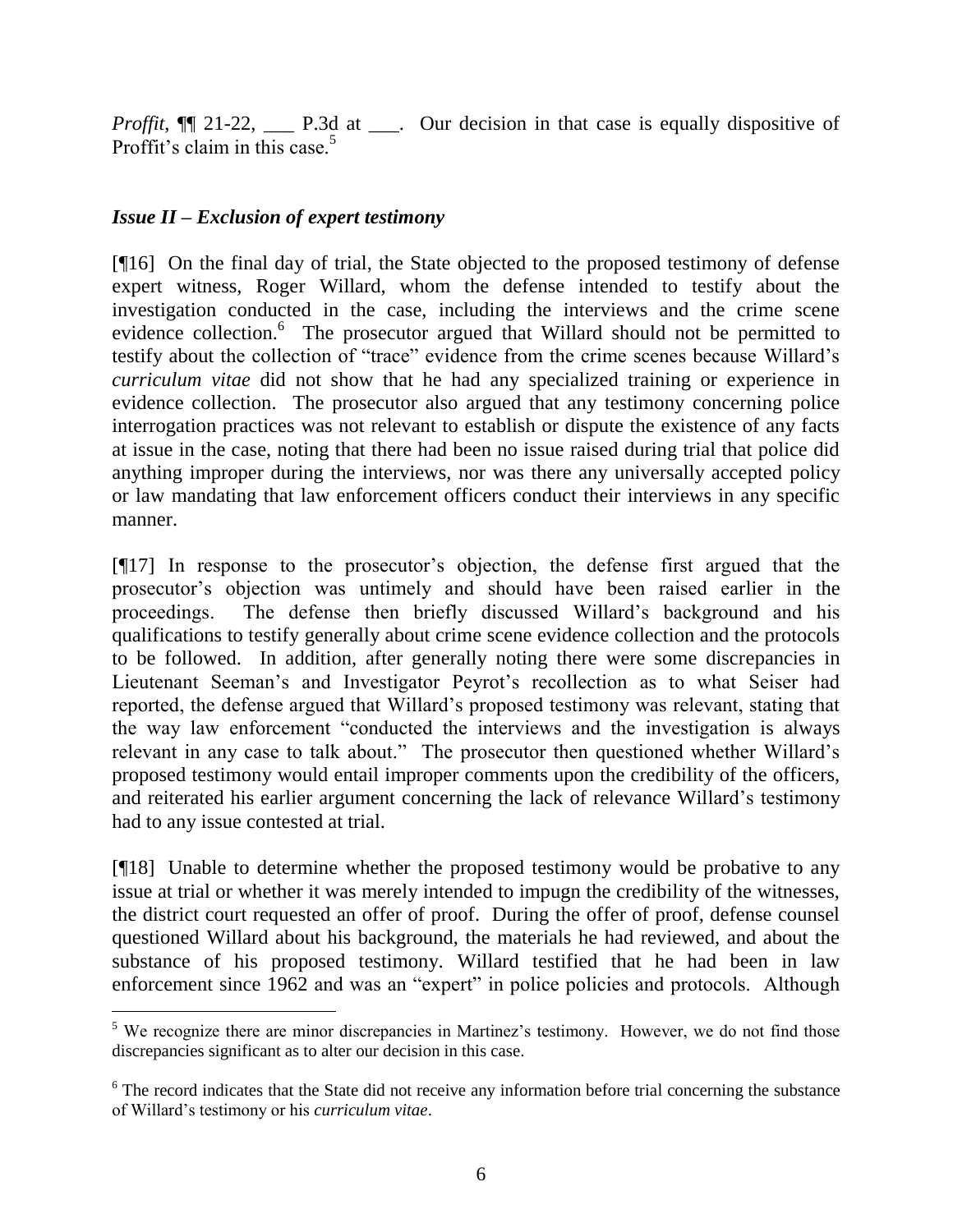Willard believed that the officers conducting the interview had reconstructed their reports solely from their recollections, defense counsel was forced to correct Willard by pointing out that the officers actually had taken notes, which were then used to write their formal reports. Based on that information, Willard acknowledged that at least one of the primary protocols concerning police interviews was satisfied. However, Willard indicated that it was a "trend" in modern law enforcement to record interviews, especially those interviews conducted during the investigation of serious crimes, to ensure that the credibility of the investigation, the interviewing officer, and the person being interviewed is protected. Willard generally noted the differences in the statements of Martinez and Seiser and questioned whether "there was an opportunity for those two witnesses to compare their statements and to conspire to ensure that certain statements that they made were consistent."

[¶19] Willard also expressed some doubt as to the ability of the crime scene technicians to conduct a thorough investigation – specifically, the collection of evidence at the site where Forquer's body was found – at night via high-powered floodlights.<sup>7</sup> He testified that "standard protocol" would have been to secure the scene until the daylight hours when a more thorough examination could be performed. Finally, Willard testified that protocols were violated by the failure to conduct a forensic examination of the trailer home where the homicide occurred and the vehicle that was used to transfer Forquer's  $body.<sup>8</sup>$ 

[¶20] On cross-examination, Willard acknowledged that, in spite of his personal belief that there was a "trend" in modern law enforcement to record interviews, many law enforcement agencies, including those in Colorado with which Willard was most familiar, did not require the recording of interviews. Willard also acknowledged that the "recording" protocols he espoused were actually suggested practices, and that he knew of no legal requirement for the recording of interviews. In addition, Willard indicated that if personnel from the Wyoming State Crime Laboratory had in fact conducted "trace" evidence collection from the trailer where Forquer was murdered and the car in which his body was transported, as well as the site where his body was found, the protocols for crime scene investigations would have been satisfied.

[¶21] Following Willard's testimony, defense counsel again generally argued that Willard's proposed expert testimony was relevant:

 $\overline{a}$ 

 $<sup>7</sup>$  The scene was processed by personnel from the Wyoming State Crime Laboratory and law enforcement</sup> on December 24, between the hours of 1:12 a.m. and 3:38 a.m., using large floodlights provided by the Campbell County Fire Department.

<sup>8</sup> Willard was apparently unaware that the trailer home and Hicks' vehicle were processed for evidence on December 24, 2005, the day after law enforcement learned of Forquer's murder.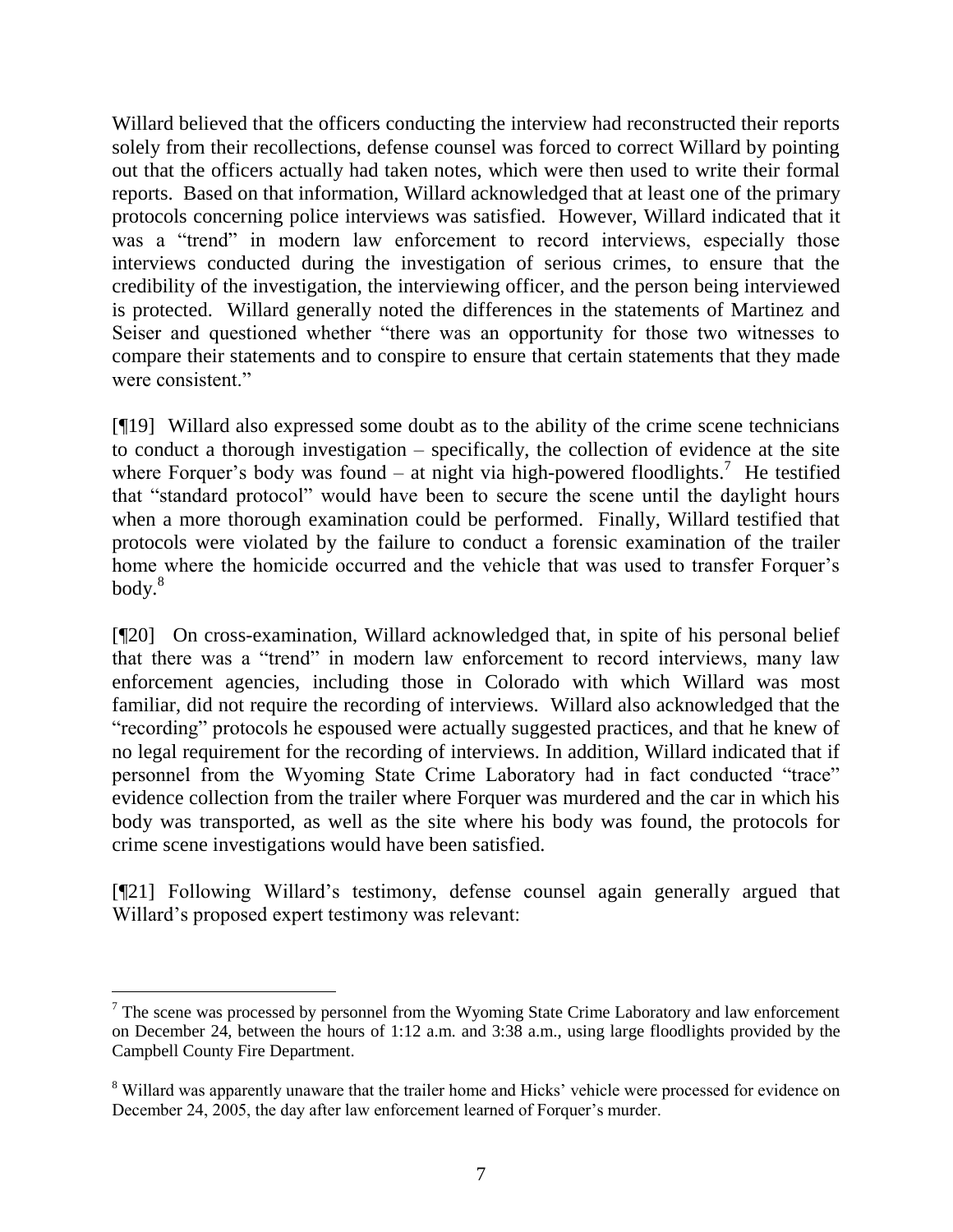[DEFENSE COUNSEL]: Your Honor, I think I've explained my position on this already. I think that the relevance question concerning the investigation of this case, the interviews, the crime scene investigation, his testimony directly goes to the credibility of that investigation and allows, I think, the jury to consider that there are protocols that were not followed in this case that are generally accepted throughout the nation, and I think that's the impetus of his testimony and should be allowed.

The prosecutor countered:

[PROSECUTOR]: Your Honor, if that is the direction that the defense would intend this testimony to take, I believe that Mr. Willard's testimony would have to beat [sic] the *Daubert* test and there would have to be testimony by him that this is a generally accepted principle by everybody in the country, that it's set down nationwide protocol that all of the experts in the field agree that the recording has to be done.

The best that he can do is tell you that it's a suggestion by nationwide police agencies. And more importantly, his testimony is that there's a trend across the country that there be recordings. There's no requirement legally by his testimony. There's no requirement constitutionally in Wyoming. And as a result of that, Your Honor, that testimony with respect to recording, is a lay witness' opinion that in his opinion this should have been recorded.

When you take it a step further and you consider his testimony, I can't remember how many times he said words like credibility and reliability and truthfulness, and clearly, that testimony is completely inappropriate for any witness to utter. He is defining for the jury how to evaluate each witness that has testified, and that's their job.

With respect to evidence collection, Your Honor, I don't think that's an issue anymore. The testimony before this Court from Agent Hamilton was that the crime lab processed all three scenes. He specifically testified he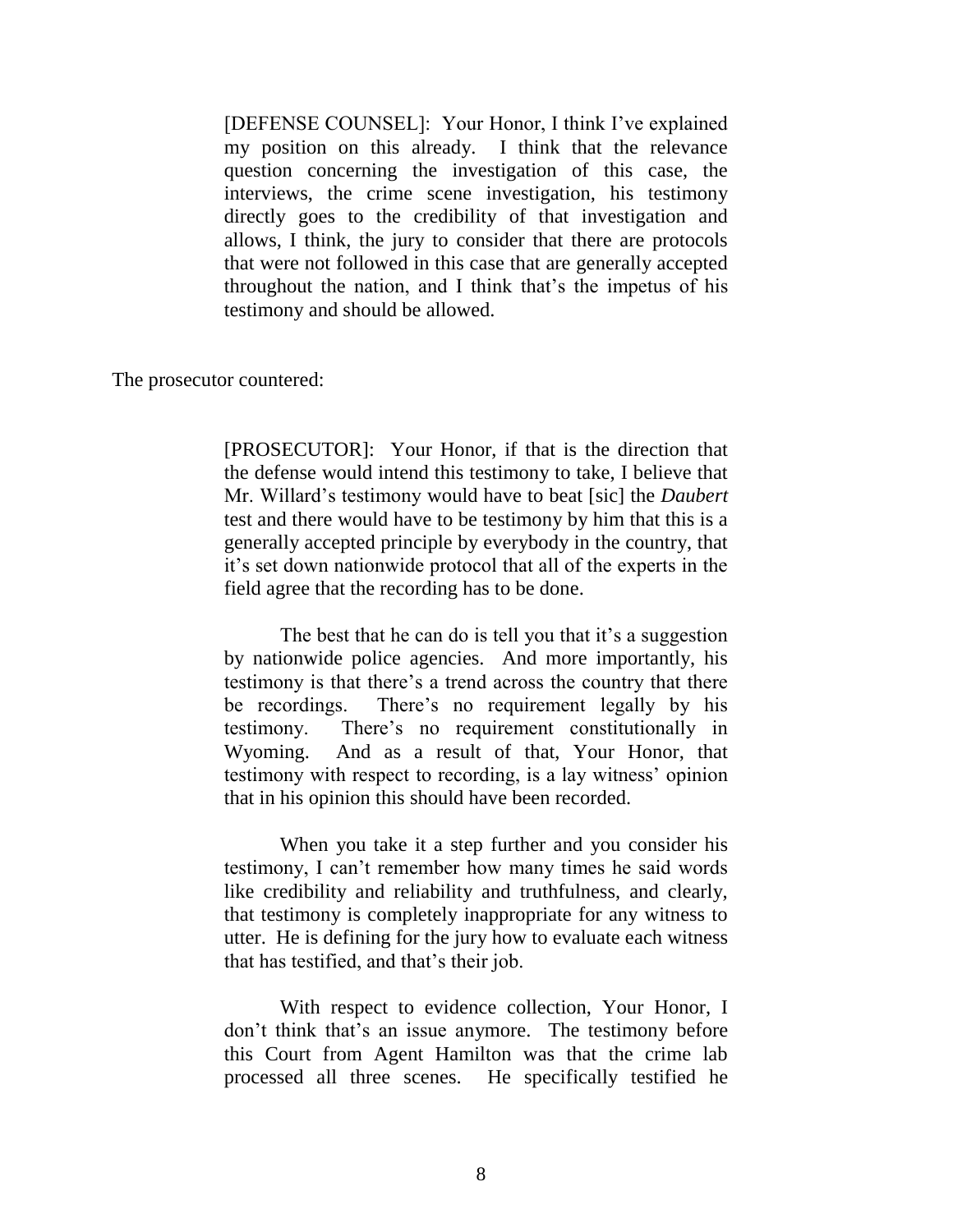watched them take trace evidence, so it's not even relevant with respect to that area.

[¶22] After considering the offer of proof and counsel's arguments, the district court sustained the State's objection to Willard's testimony:

> THE COURT: All right, And there are several things about this testimony that troubles me.

> First, it appears that the witness did not have an understanding that notes were taken and then destroyed. It appears that his analysis initially of the statements was that the – essentially, law enforcement was reconstructing a report purely on memory. That's not the testimony.

> Further, then we turn to the crime scene. His understanding was there was no trace evidence taken. That's not the evidence before the Court. The Court remembers specifically hearing from the crime lab, hearing about putting on special suits for transporting the vehicle, other matters. As a consequence, it appears that that information was not supplied to this witness.

> Turning then to the test of whether or not this witness' testimony would be, in fact, directly probative and helpful to the jury or whether it would merely confuse the issue, the Court finds that it has a greater capability of confusing the issue.

> Finally, I don't  $-$  I'm not exactly sure whether this is a *Daubert* test or not.[9] It might be, and if it is, the *Daubert* standard has not been met. For that reason, the Court will sustain the State's objection.

[¶23] Proffit contends the district court erred in refusing to allow Willard to testify about what he perceived to be deficiencies in the investigation of Forquer's murder. Proffit claims the district court's erroneous ruling deprived him of his constitutional right to

 9 In *Bunting v. Jamieson*, 984 P.2d 467, 471 (Wyo. 1999), this Court adopted the two-pronged test of *Daubert v. Merrell Dow Pharmaceuticals, Inc.*, 509 U.S. 579, 113 S.Ct. 2786, 125 L.Ed.2d 469 (1993), for determining the admissibility of expert testimony. The first prong requires the trial court to determine whether the expert's methodology is reliable. If the trial court concludes that it is reliable, then the court must determine whether the expert's proposed testimony is relevant. *Bunting*, 984 P.2d 471-72.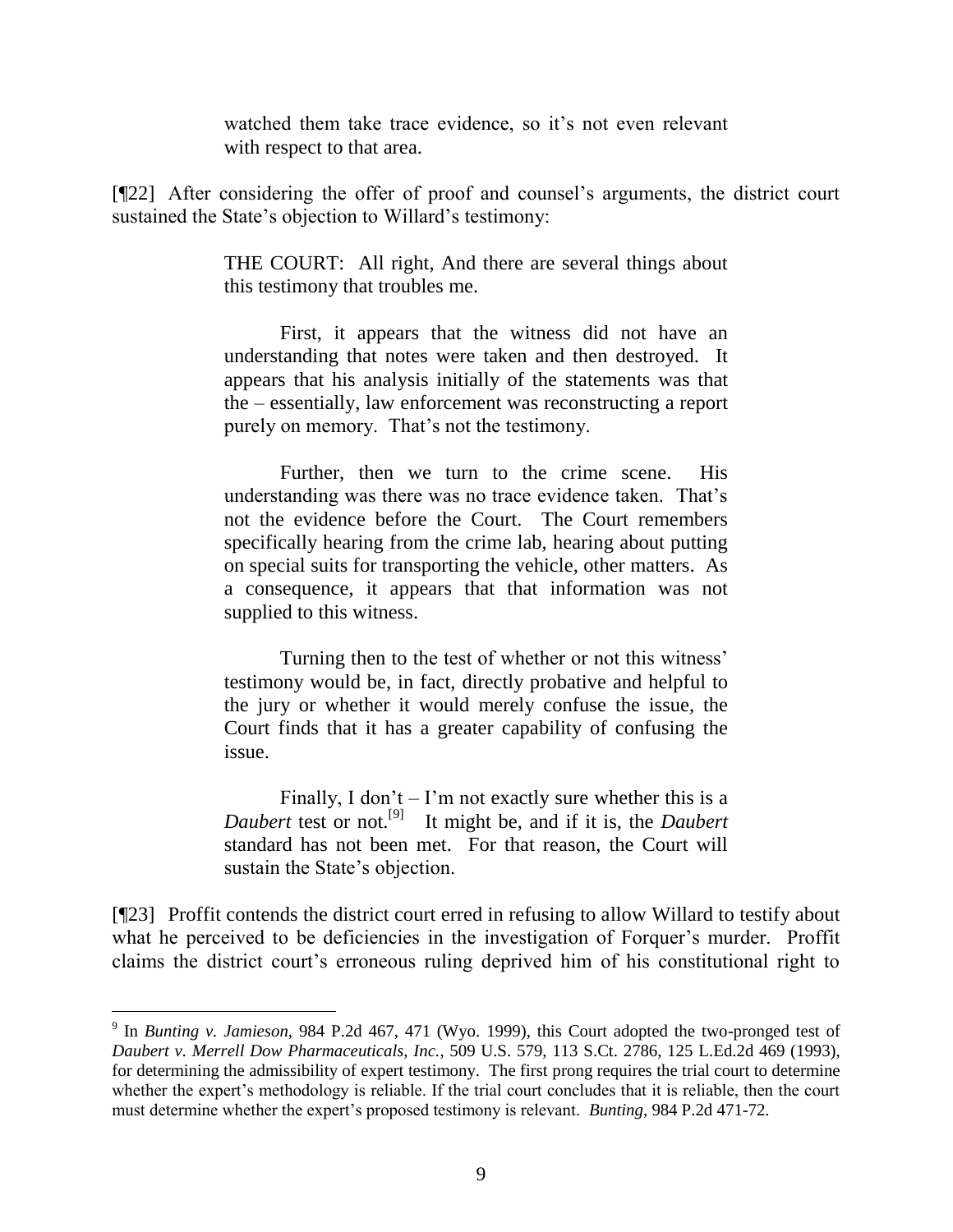present a defense and his right to compulsory process.<sup>10</sup> In his argument, Proffit alludes to matters that were not presented to the district court. Our review on this issue, however, is limited to whether the district court's decision, given the evidence and arguments at the time, was reasonable.

[¶24] There is no question that a criminal defendant has the right to present evidence in his own defense. That right, however, is not unlimited. *Dysthe v. State*, 2003 WY 20, ¶ 5, 63 P.3d 875, 879 (Wyo. 2003). For evidence to be admissible, it must be relevant. W.R.E. 402. Evidence is relevant if it has a "tendency to make the existence of any fact that is of consequence to the determination of the action more probable or less probable than it would be without the evidence." W.R.E. 401. Relevant evidence may be excluded, however, "if its probative value is substantially outweighed by the danger of unfair prejudice, confusion of the issues, or misleading the jury." W.R.E. 403.

[¶25] After a careful review of the record in this case, we agree with the district court that Willard's testimony was not relevant. The crux of Proffit's trial defense was that he was not involved in Forquer's murder and that the primary witnesses against him – Martinez and Seiser – were simply liars with ulterior motives. Although defense counsel did at times ask witnesses whether interviews were taped or crimes scenes were processed in a certain manner, the defense did not question the manner in which "trace" evidence was collected or processed, nor did the defense allege any improprieties in the interviews of Martinez and Seiser or question whether the recording of their statements would have made a difference in the stories they told. Willard's testimony therefore would not have proved or disproved any fact of consequence to the determination of the case. Furthermore, it is clear Willard's opinions that certain investigative protocols were not followed in this case, specifically the investigating officers' alleged failure to make notes of the interviews with Martinez and Seiser and the alleged failure to process the trailer and Hicks' car, had little to no basis in fact. As the district court determined, the admission of Willard's testimony in this regard in light of the other trial evidence would have only served to confuse the jury. Considering the extent of the trial evidence and defense counsel's offer of proof, we hold that the district court's exclusion of Willard's proposed testimony was reasonable.

### *Issue III – Hearsay statements of Jacob Martinez and Michael Seiser*

 $\overline{a}$ 

[¶26] Proffit next claims the district court erred when it admitted the hearsay testimony of two law enforcement officers – Lieutenant Seeman and Investigator Duane Peyrot of the Campbell County Sheriff's Department – who recounted what two other witnesses in

 $10$  A violation of the Sixth Amendment compulsory process clause occurs "when a defendant is arbitrarily deprived of testimony that would have been relevant, material, and vital to his defense." *Dysthe v. State*, 2003 WY 20, ¶ 5, 63 P.3d 875, 879 (Wyo. 2003).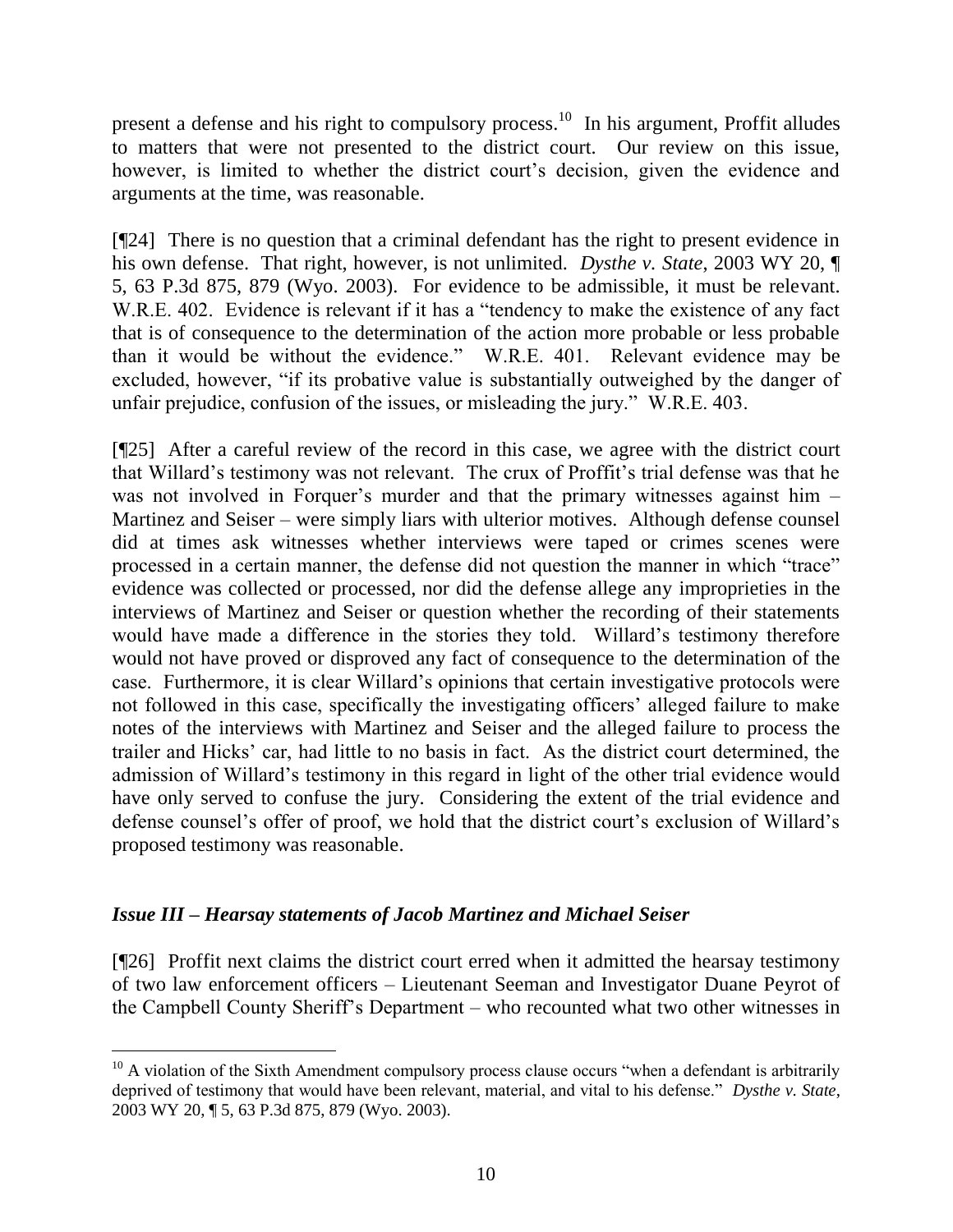the case, Jacob Martinez and Michael Seiser, told them about Forquer's murder. He insists the district court incorrectly determined that the out-of-court statements of Martinez and Seiser were admissible as "prior consistent statements" under W.R.E.  $801(d)(1)(B)$  because the statements were made after the motive to fabricate their stories arose. W.R.E.  $801(d)(1)(B)$  states:

> (d) *Statements which are not hearsay*. – A statement is not hearsay if:

> (1) Prior Statement by Witness. – The declarant testifies at the trial or hearing and is subject to crossexamination concerning the statement, and the statement is . . . (B) consistent with his testimony and is offered to rebut an express or implied charge against him of recent fabrication or improper influence or motive . . . .

 $[$ [[27] Rule 801(d)(1)(B) does not contain a temporal requirement for admissibility of a prior consistent statement. That is, the rule permits the admission of a prior consistent statement regardless of whether it was made before or after the alleged improper influence or motive to fabricate arose. *Dike v. State*, 990 P.2d 1012, 1024 (Wyo. 1999). We have held that a prior consistent statement may be used as substantive evidence if the alleged improper motive or influence arose after the statement was made. *Id*.; *see also Montoya v. State*, 822 P.2d 363, 367 (Wyo. 1991). However, if the prior consistent statement does not precede the alleged improper influence or motive, the statement may only be used for rehabilitative purposes. *Dike*, 990 P.2d at 1024. When a prior consistent statement is admissible only for rehabilitative purposes, a limiting instruction must be given, but only if requested. *Id*.

[ $[28]$ ] Rule  $801(d)(1)(B)$  allows for the use of a prior consistent statement to rehabilitate a witness whose credibility has been impeached. By its plain language, four requirements must be satisfied before a prior consistent statement may be properly admitted into evidence: "(1) The declarant testifies at trial; (2) the declarant is subject to cross-examination concerning the prior statement; (3) the prior statement is consistent with the declarant's trial testimony; and (4) the prior statement is offered to rebut an express or implied charge against the declarant of recent fabrication or improper influence or motive." *Martin v. State*, 2007 WY 76, ¶ 26, 157 P.3d 923, 929 (Wyo. 2007). We have held that the fourth requirement does not mandate a specific allegation during cross-examination; rather, it may be made by implication or innuendo, and it may be found in the thrust of the defense theory and the testimony presented at trial. *Id*.; *see also Lancaster v. State*, 2002 WY 45, ¶ 18, 43 P.3d 80, 89 (Wyo. 2002); *Alicea v. State*, 13 P.3d 693, 698-99 (Wyo. 2000); *Humphrey v. State*, 962 P.2d 866, 872 (Wyo. 1998).

[¶29] In this case, Proffit defended on the theory that both Martinez and Seiser had lied from the outset and falsely implicated him in Forquer's murder to garner leniency from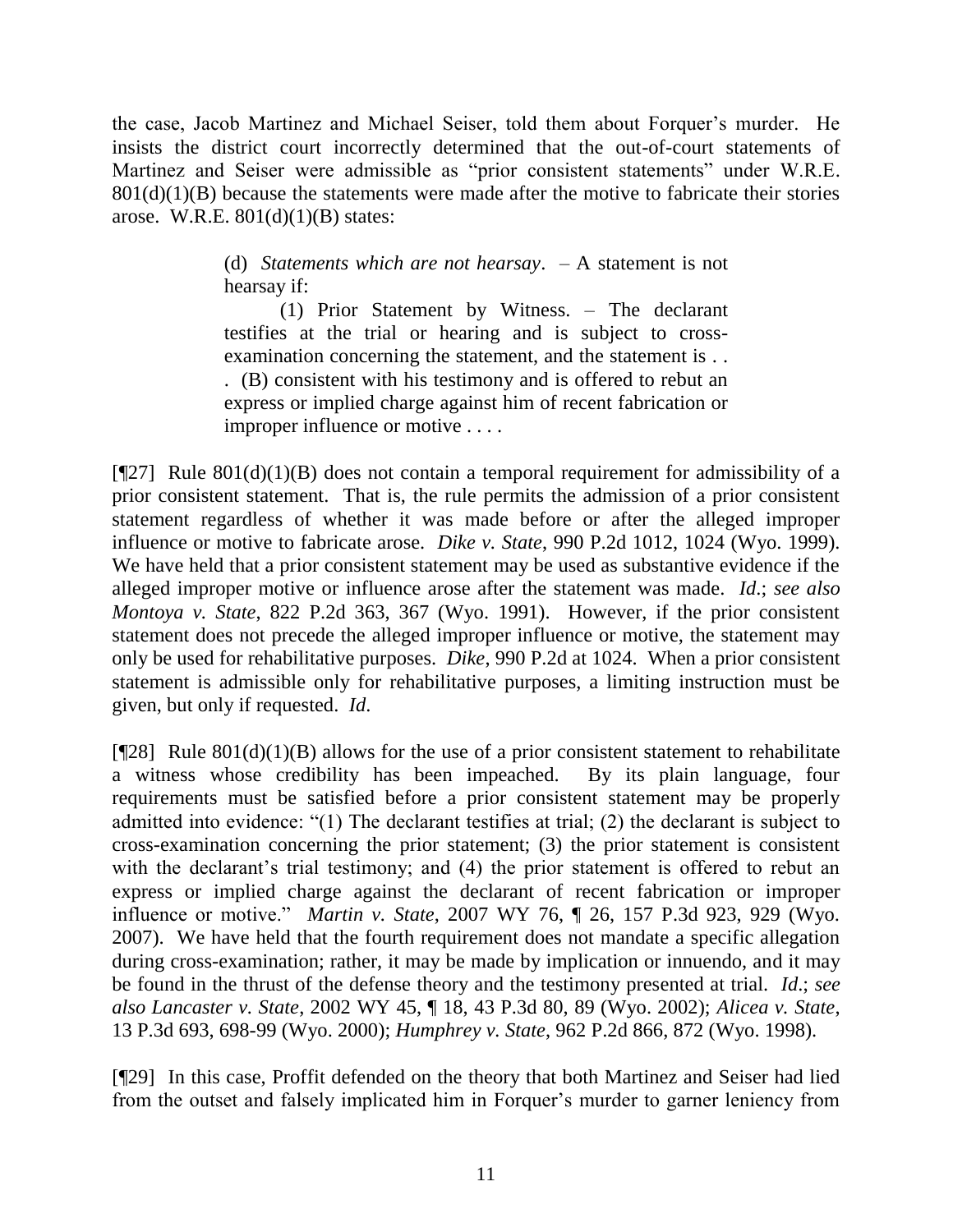the State. From opening statements to closing argument, and at every opportunity in between, Proffit vigorously attacked the men's credibility and attempted to discredit every aspect of their account of the events surrounding Forquer's death. Proffit's persistent attack on Martinez and Seiser opened the door for the State's use of their prior statements for rehabilitative purposes. Without belaboring the testimony, Lieutenant Seeman and Investigator Peyrot related what Martinez and Seiser had reported to them, and the statements were consistent with the men's trial testimony. Accordingly, the prior statements of Martinez and Seiser were properly admitted as nonhearsay under W.R.E.  $801(d)(1)(B)$ .

[¶30] Proffit relies heavily on *Wilde v. State*, 2003 WY 93, 74 P.3d 699 (Wyo. 2003), claiming his case is factually similar and, therefore, we should likewise find reversible error. We disagree. *Wilde* involved the statements of a minor victim. In that case, Wilde attacked the competency and reliability of the victim. The State, in an attempt to bolster the victim's testimony, presented six witnesses – the mother, sister, police officer, physician, nurse and forensic interviewer – to whom the victim had told her story. Each of these witnesses then repeated the victim's story without much variation. It was under these specific circumstances – where six people repeated the statements to the jury – that this Court found the trial court abused its discretion, amounting to reversible error. *Id.*, ¶ 14, 74 P.3d at 707-08. The facts in *Wilde* are clearly distinguishable from this case. Here, the same concerns are not present.

[¶31] Proffit also relies on *Dike v. State*, 990 P.2d 1012 (Wyo. 1999), to support his argument that reversible error occurred. Proffit seems to be arguing that, because the statements were post-motive, the district court had a legal duty under *Dike* to *sua sponte* give a limiting instruction ensuring the jury considered the statements for the sole purpose of evaluating the credibility of Martinez and Seiser. *Dike*, however, imposed no such duty on the district court. Rather, *Dike* reiterated that a trial court's obligation to give a limiting instruction was predicated on a request by the defendant. In *Dike*, we declined to find reversible error in the trial court's failure to give a limiting instruction for the reason the defendant had not requested that one be given. *Id.* at 1024. In this case, Proffit did not ask for a limiting instruction. Accordingly, the district court was not legally obligated to give one, and no error can be premised on its failure to do so.

### **B. Prosecutorial misconduct**

[¶32] During the defense case-in-chief, defense counsel attempted to have Proffit's sister, Chris Adsit, testify that Proffit had borrowed \$200.00 from her in October 2005 for the purpose of purchasing a bus ticket for Forquer to return home to Missouri. The prosecutor objected to Adsit's testimony on hearsay grounds. After an extended discussion, the district court ruled that Adsit's testimony about the reason Proffit sought the money was hearsay and, therefore, inadmissible. The court, however, allowed the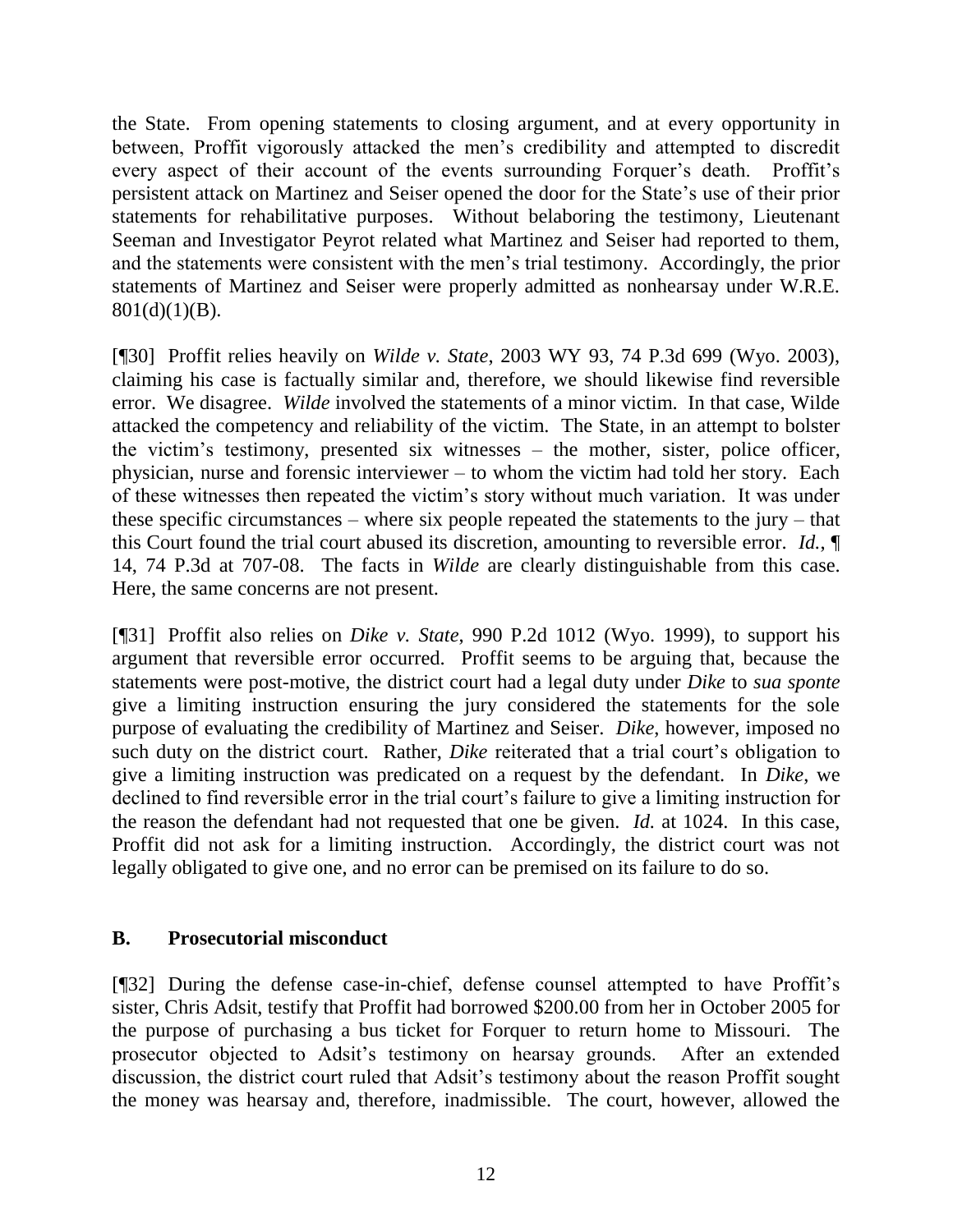defense the opportunity to show that Adsit sent Proffit a \$200.00 check, a copy of which was admitted into evidence.

[¶33] During his closing argument, the prosecutor referenced Adsit's testimony concerning the money Proffit had borrowed from her:

> [PROSECUTOR] Good afternoon, ladies and gentlemen. In evaluating this case, the State would ask that you consider the bigger picture as you begin to look at the evidence and make your decisions.

> The bigger picture of this case began at a trailer . . . depicted in evidence in State's Exhibit Number 23. In that trailer in September, October, November and December of last year, resided four young men; Jeremy Forquer, Jacob Martinez, Christopher Hicks and Kent Proffit, Junior.

> In early September of last year a fifth person entered that trailer and entered that big picture, and that fifth person is right over there, ladies and gentlemen, the defendant in this case and the father of Kent Proffit, Junior; Kent Proffit, Senior.

You heard evidence describing the conditions in that trailer, ladies and gentlemen. You heard in that trailer was really nobody who had a job. Nobody had any means of income. **In fact, you even heard testimony from the defendant's own sister that sometime later in that year he had to borrow money from her.**

With that background, ladies and gentlemen, the State would ask you to look at the evidence that you heard over the course of this trial. You heard testimony from two eyewitnesses to the crime that was – that occurred in this case. You heard testimony from Mike Seiser and Jacob Martinez. And that testimony, ladies and gentlemen, was consistent.

(Emphasis added.) The prosecutor then went over the evidence presented at trial, but did not mention Adsit's testimony again.

[¶34] Proffit contends that the prosecutor committed misconduct by objecting to the proposed testimony of Adsit as to the reason she had loaned him the \$200.00, and then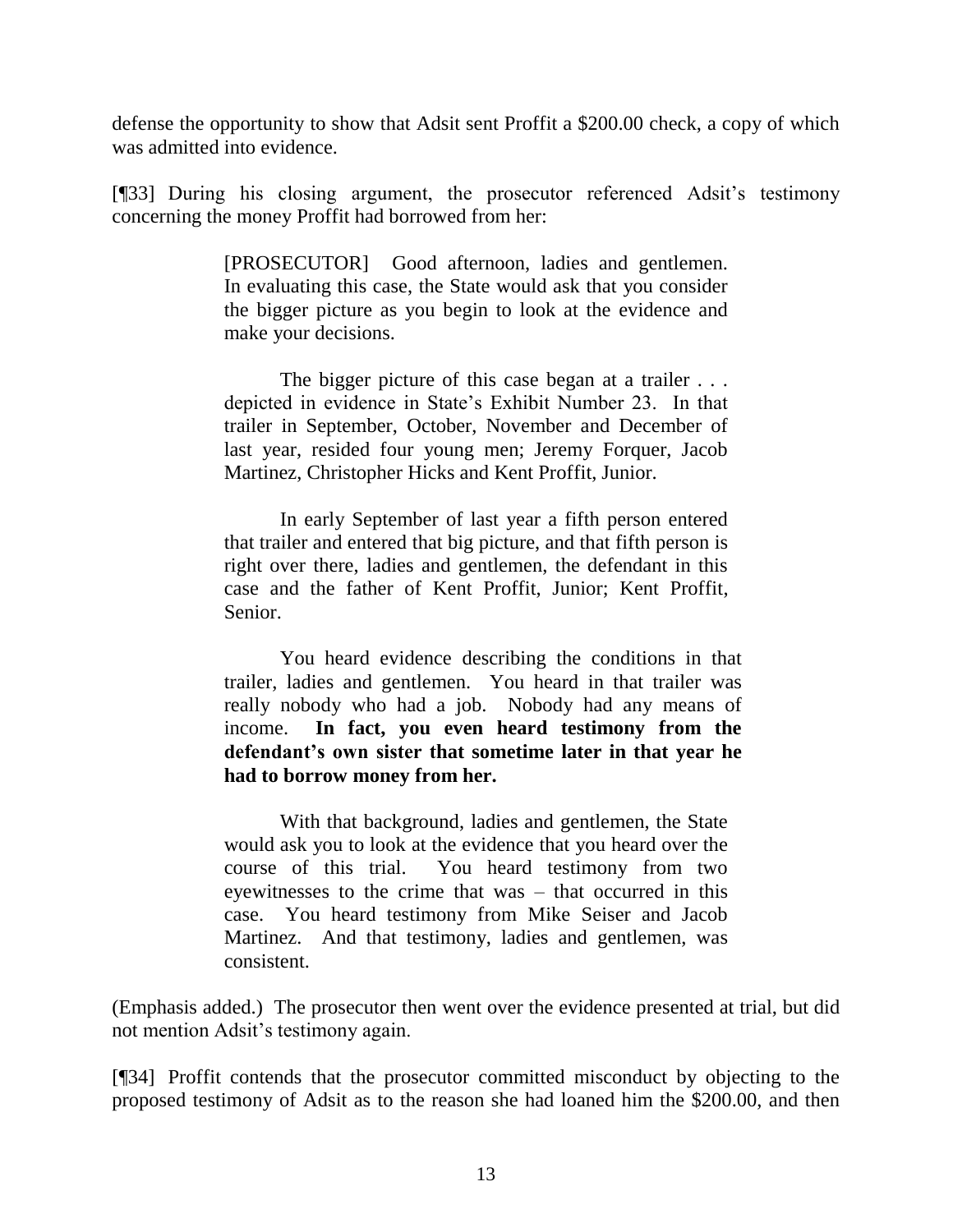noting during closing argument the fact he had borrowed the money. He claims the manner in which the prosecutor referenced the money was improper. Proffit concedes he did not object to the prosecutor's comment and, consequently, his claim must be reviewed for plain error. As noted above, plain error exists if (1) the record clearly reflects the alleged error; (2) Proffit demonstrates a violation of a clear and unequivocal rule of law; and (3) Proffit proves the error adversely affected a substantial right to his material prejudice. *Humphrey*, ¶ 46, 185 P.3d at 1249-50; *see also Magallanes v. State*, 2006 WY 119, ¶ 24, 142 P.3d 1147, 1154 (Wyo. 2006); *Duke v. State*, 2004 WY 120, ¶ 101, 99 P.3d 928, 957 (Wyo. 2004). To satisfy the prejudice prong, Proffit must demonstrate a reasonable possibility exists that, in the absence of the alleged error, the outcome of his trial would have been more favorable to him. *Magallanes*, ¶ 24, 142 P.3d at 1154; *Lopez v. State*, 2004 WY 103, ¶ 56, 98 P.3d 143, 157 (Wyo. 2004).

[¶35] The first prong of the plain error test is met because the record clearly reflects the prosecutor's comment alleged as error. As to the second prong, Proffit contends the prosecutor's statement constituted a mischaracterization of the evidence and an impermissible attempt to mislead the jury regarding the appropriate inferences it could draw from that evidence  $-$  *i.e.*, that he was an "unemployed person sponging off his sister." According to Proffit, "[i]f the prosecutor knew the true inference of the evidence was that [he] wanted money to buy Mr. Forquer a bus ticket, then he should not have argued any other inference." He claims the prosecutor's comment violated the American Bar Association Standards for Criminal Justice endorsed by this Court in *Moe v. State*, 2005 WY 58, 110 P.3d 1206 (Wyo. 2005), *Wilks v. State*, 2002 WY 100, 49 P.3d 975 (Wyo. 2002), and *Trujillo v. State*, 2002 WY 51, 44 P.3d 22 (Wyo. 2002). After a careful review of the cited authorities in light of the record in this case, we find no hint of prosecutorial misconduct. Defense counsel chose to introduce the evidence that Proffit had borrowed \$200.00 from his sister. There was certainly nothing wrong with the prosecutor commenting on that evidence.

[¶36] We find it especially egregious that Proffit would select this trivial, isolated statement as grounds for an allegation of prosecutorial misconduct when he did not even attempt to demonstrate real prejudice from this comment. Proffit's argument on the prejudice component principally consists of a general condemnation of what he perceives is a widespread epidemic of prosecutorial misconduct in Wyoming and throughout the United States and the failure of appellate courts, including this Court, to curb that epidemic. Aside from that diatribe, Proffit makes no effort to explain, within the context of the evidence in this case, how the prosecutor's comment materially prejudiced him. Instead, he merely asserts that the prosecutor's conduct denied him a fair trial. Needless to say, Proffit's frivolous ranting and bald assertion of prejudice are wholly insufficient to satisfy the plain error standard. *Magallanes*, ¶ 25, 142 P.3d at 1154; *Doherty v. State*, 2006 WY 39, ¶ 23, 131 P.3d 963, 971 (Wyo. 2006).